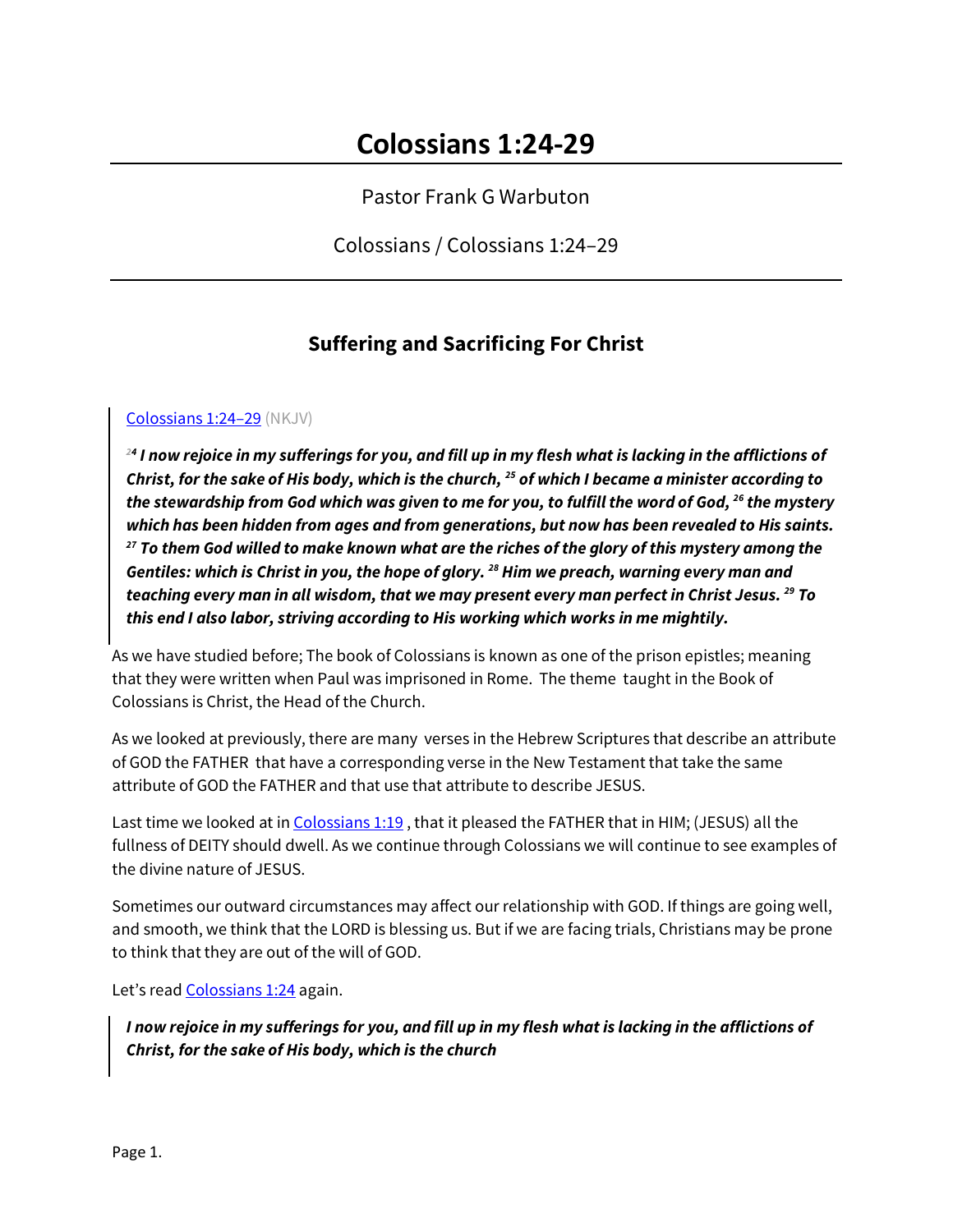In some circles today, these words of Paul, (formerly Saul of Tarsus;) would be considered a negative confession. Paul might be rebuked or chased out of some churches today, for daring to say, " I now rejoice in my sufferings for you."

Lets take a short detour and look at the early life of Paul.

Saul of Tarsus; was the Greatest Persecutor of the Early Church after the resurrection It is believed that Saul; part of the Jewish Sanhedrin; consented to and approved of the stoning and death of Stephen. Turn to **Acts 7** 

Acts 7:57-58 The Sanhedrin was the supreme council in charge of Jewish affairs in Israel; under the Roman Occupation.

## Acts 7:57–58 (NKJV)

*<sup>57</sup> Then they cried out with a loud voice, stopped their ears, and ran at him with one accord; 58 and they cast him out of the city and stoned him. And the witnesses laid down their clothes at the feet of a young man named Saul.*

Some scholars believe that it was the bold witness of Stephen and his compassion on his persecutors; by praying that GOD would not hold this sin to their charge; as he died that was a great conviction upon Saul.

Lets continue in Acts 8:1-3 *"1 Now Saul was consenting to his death. At that time a great persecution arose against the church which was at Jerusalem; and they were all scattered throughout the regions of Judea and Samaria, except the apostles. 2 And devout men carried Stephen to his burial, and made great lamentation over him. 3 As for Saul, he made havoc of the church, entering every house, and dragging off men and women, committing them to prison."* 

Saul went bezerk and heavily persecuted the church; after Stephen's death; until he met the Risen JESUS on the road to Damascus.

#### Acts 9:1–9 (NKJV)

*<sup>1</sup> Then Saul, still breathing threats and murder against the disciples of the Lord, went to the high priest 2 and asked letters from him to the synagogues of Damascus, so that if he found any who were of the Way, whether men or women, he might bring them bound to Jerusalem. 3 As he journeyed he came near Damascus, and suddenly a light shone around him from heaven. 4 Then he fell to the ground, and heard a voice saying to him, "Saul, Saul, why are you persecuting Me?" <sup>5</sup> And he said, "Who are You, Lord?" Then the Lord said, "I am Jesus, whom you are persecuting. It is hard for you to kick against the goads." 6 So he, trembling and astonished, said, "Lord, what do You want me to do?" Then the Lord said to him, "Arise and go into the city, and you will be told what you must do." 7 And the men who journeyed with him stood speechless, hearing a voice but seeing no one. 8 Then Saul arose from the ground, and when his eyes were opened he saw no one. But they led him by the hand and brought him into Damascus. 9 And he was three days without sight, and neither ate nor drank.*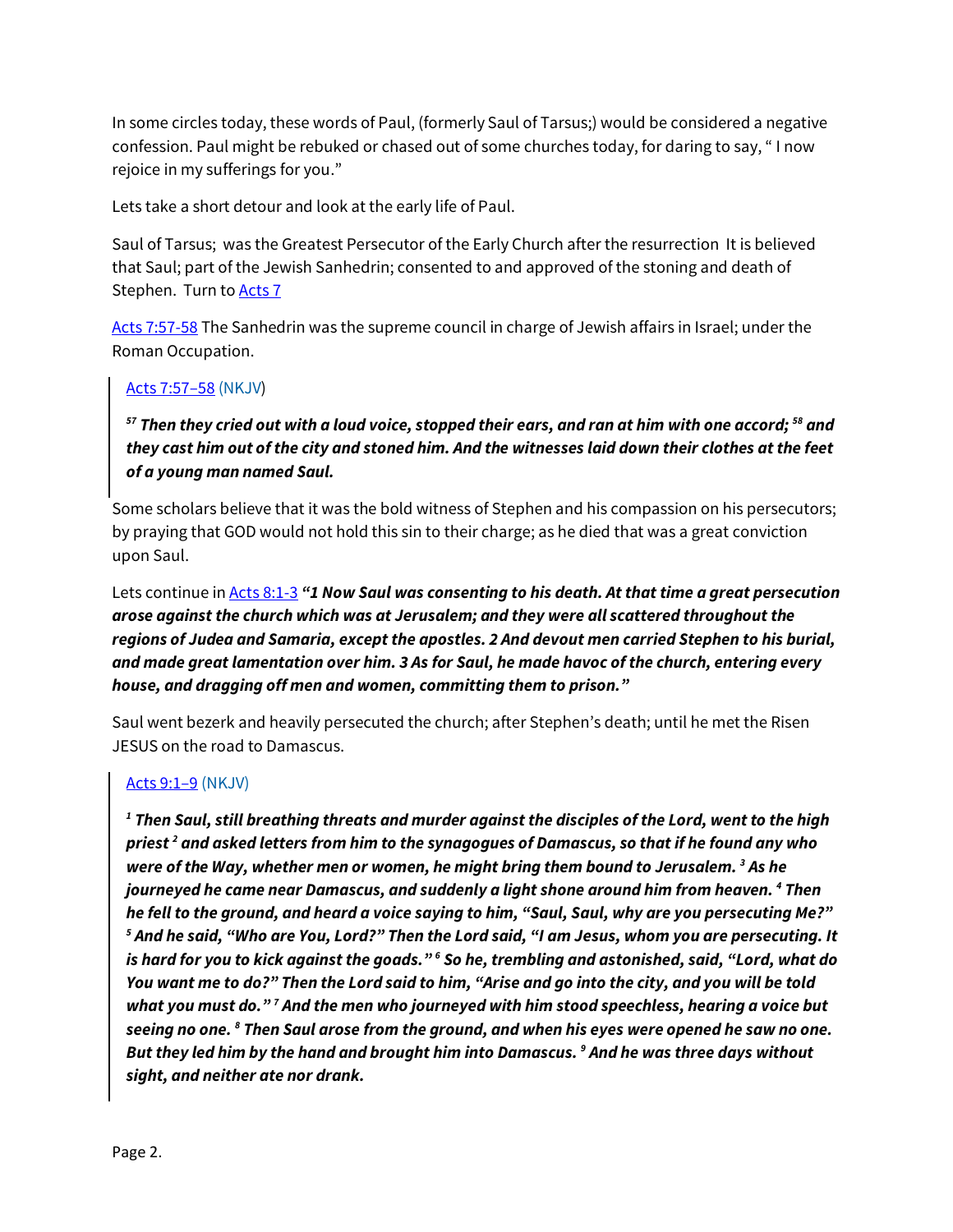The LORD did not leave Saul in this condition, he sent a believer named Ananias to Saul to minister to him. Ananias was aware of Saul' reputation and brought this before the LORD.

### Acts 9:13–15 (NKJV)

*<sup>13</sup> Then Ananias answered, "Lord, I have heard from many about this man, how much harm he has done to Your saints in Jerusalem. 14 And here he has authority from the chief priests to bind all who call on Your name." 15 But the Lord said to him, "Go, for he is a chosen vessel of Mine to bear My name before Gentiles, kings, and the children of Israel.*

Paul was shown what he must suffer for Christ at his conversion; and he still chose to follow JESUS. How many of us; if we were shown upon conversion, the things that we would have to suffer for JESUS would have still decided to follow HIM.

Turn back to Colossians 1:24

Colossians 1:24 (NKJV)

*<sup>24</sup> I now rejoice in my sufferings for you, and fill up in my flesh what is lacking in the afflictions of Christ, for the sake of His body, which is the church,*

What things did Paul have to suffer for Christ?

2 Corinthians 11:23–25 (NKJV)

*<sup>23</sup> Are they ministers of Christ?—I speak as a fool—I am more: in labors more abundant, in stripes above measure, in prisons more frequently, in deaths often. 24 From the Jews five times I received forty stripes minus one. 25 Three times I was beaten with rods; once I was stoned; three times I was shipwrecked; a night and a day I have been in the deep;*

Why did JESUS allow Paul to suffer all of these things?

Because JESUS said in John 13:16

## John 13:16 (NKJV)

# *<sup>16</sup> Most assuredly, I say to you, a servant is not greater than his master; nor is he who is sent greater than he who sent him.*

As a servant to JESUS; Paul and us as well are not greater than our master JESUS. JESUS set the example for us through the things that HE suffered leading to and including the cross.

What did JESUS suffer in HIS life here on Earth?

We are not going to turn to all of these; but you may write them down and be a Berean and check these out later.

Matthew 8:20 (NKJV)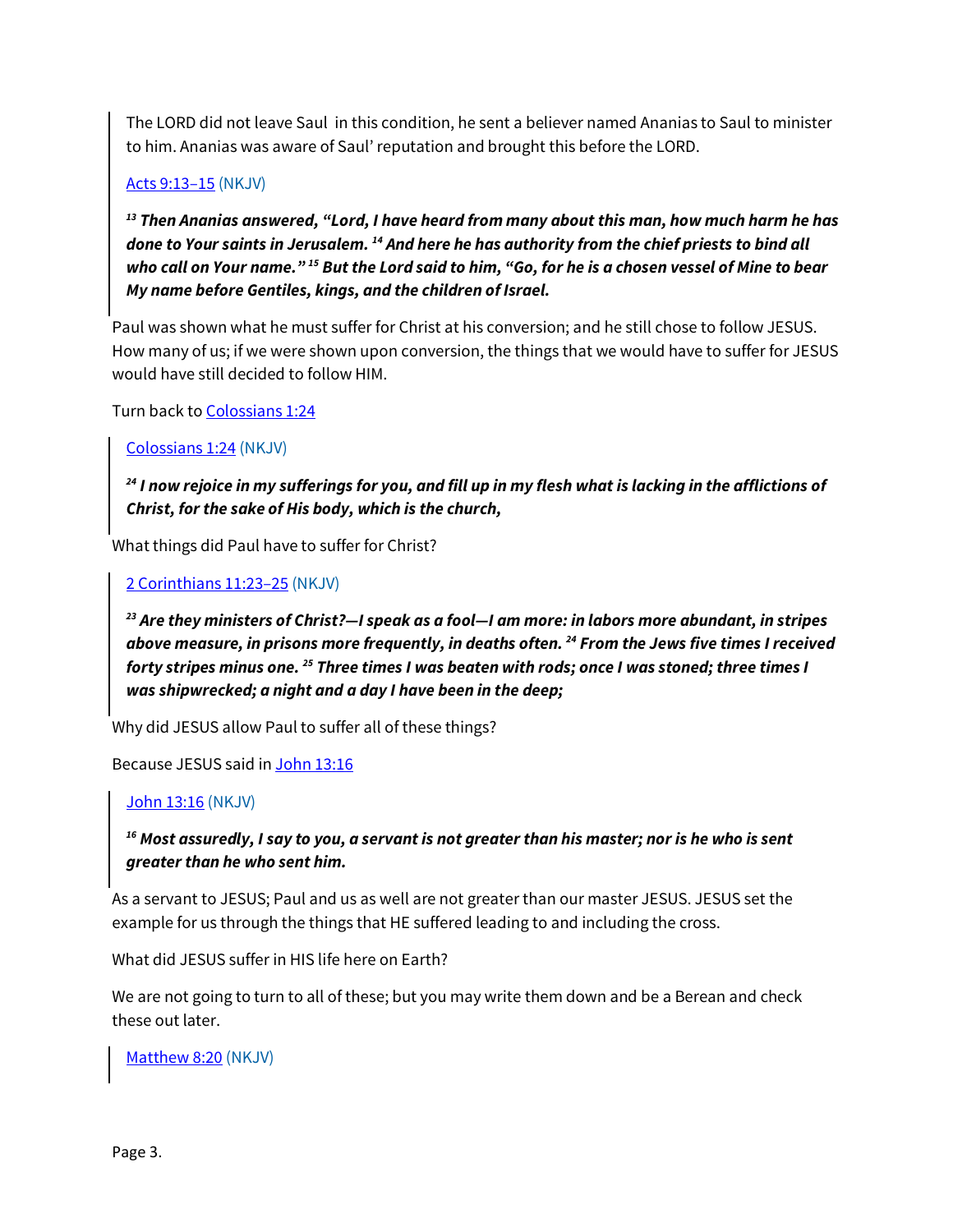*<sup>20</sup> And Jesus said to him, "Foxes have holes and birds of the air have nests, but the Son of Man has nowhere to lay His head."*

Psalm 69 details some of the events of JESUS's early life.

#### Psalm 69:7–8 (NKJV)

*<sup>7</sup> Because for Your sake I have borne reproach; Shame has covered my face. 8 I have become a stranger to my brothers, And an alien to my mother's children;*

Remember JESUS's brothers and sisters did not put their faith in HIM until AFTER HIS RESURRECTION.

JESUS did not own a home to lay HIS head; HE knew the rejection of family.

In several passages in **Isaiah** describe some of the events of the crucifixion.

Lets turn to some of these:

#### Isaiah 50:6 (NKJV)

*<sup>6</sup> I gave My back to those who struck Me, And My cheeks to those who plucked out the beard; I did not hide My face from shame and spitting.*

#### Isaiah 52:14 (NKJV)

*<sup>14</sup> Just as many were astonished at you, So His visage was marred more than any man, And His form more than the sons of men;*

#### Isaiah 53:3–4 (NKJV)

*<sup>3</sup> He is despised and rejected by men, A Man of sorrows and acquainted with grief. And we hid, as it were, our faces from Him; He was despised, and we did not esteem Him. 4 Surely He has borne our griefs And carried our sorrows; Yet we esteemed Him stricken, Smitten by God, and afflicted.*

On your own please read this week **Psalm 22** which reads as a first account from JESUS hanging on the cross.

JESUS did this out of HIS love for us and so we would know that we could relate to him.

#### Colossians 1:24 (NKJV)

## *<sup>24</sup> I now rejoice in my sufferings for you, and fill up in my flesh what is lacking in the afflictions of Christ, for the sake of His body, which is the church,*

In verse 24 the word fill up in the Greek is an-tan-ap-lay-ro-o. It means"What is wanting in the afflictions of Christ to be borne by me, that I supply in order to repay the benefits which Christ conferred on me by filling up the measure of the afflictions laid upon him. "

This does not mean that by suffering we "repay" JESUS for what HE did for us on the cross; we bear our afflictions and sufferings out of love for JESUS and endure them by HIS Grace. There are Catholics who believe that through their own suffering; they earn heaven. There are some who will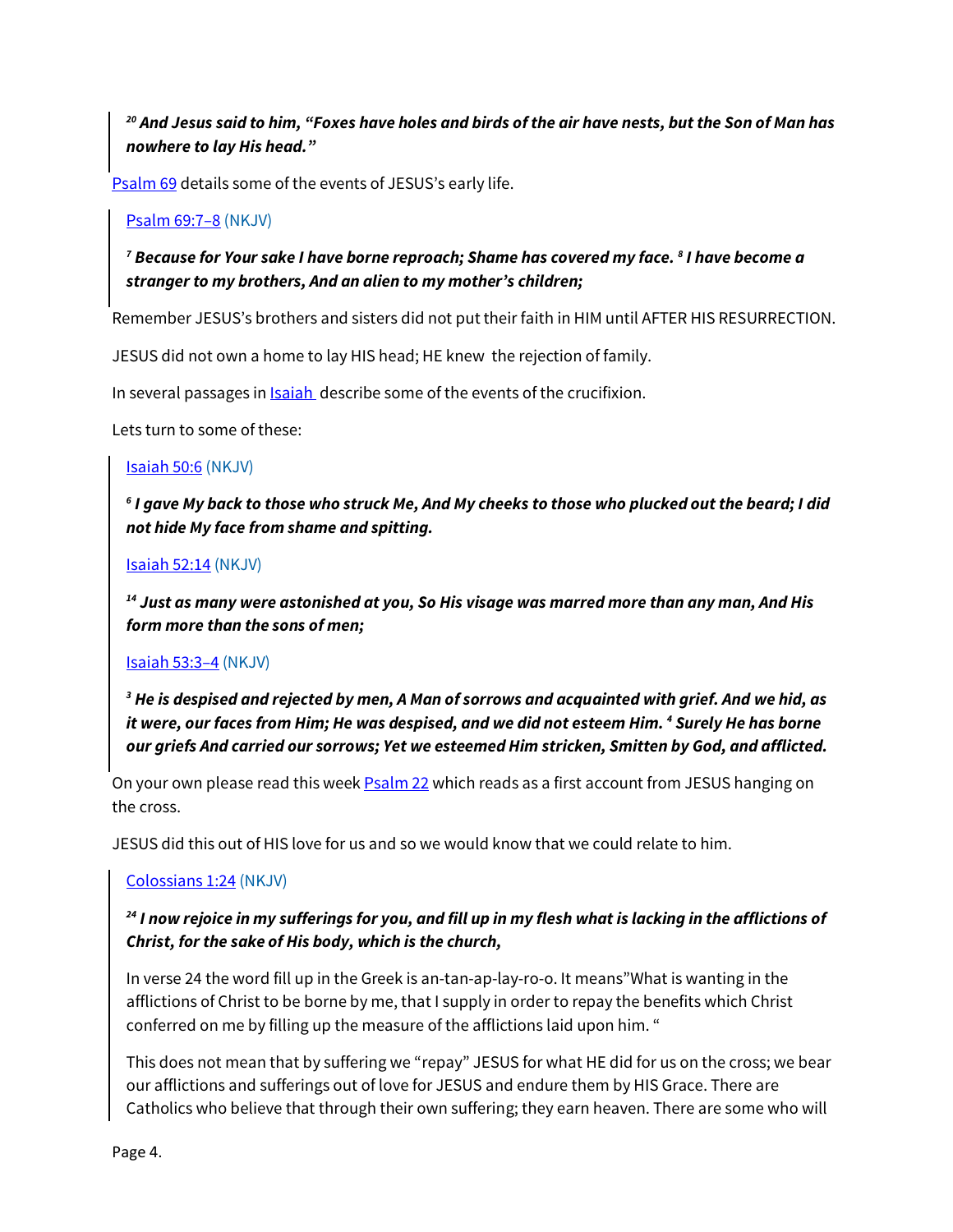kneel up stone steps with broken glass to "suffer" for JESUS. If you search on line in the Philippines on Good Friday there are Filipino men who re-enact the crucifixion and literally nail themselves to the cross.

This is absolutely tragic and deception to try to earn heaven, "suffering" for Christ.

True believers today do suffer for the gospel. (FRC article about Nigerian Girl)

*On May 12, a young female student -- Deborah Samuel -- in Sokoto, Nigeria was beaten to death and burned to ashes for praising Jesus on a WhatsApp group chat site. A gang of her radical Muslim classmates saw her post, became enraged, and murdered her. Deborah's "crime?" She was accused of blasphemy against Islam and the Prophet Mohammad -- a crime that calls for a death sentence according to Sharia Law.*

This type of persecution that our Brothers and Sisters in Christ around the world have to endure; has not come to America, YET. But it is coming. ( talk about how Christians are becoming marginalized and with the recent Supreme Court "Leak".

#### John 15:20 (NKJV)

<sup>20</sup> Remember the word that I said to you, 'A servant is not greater than his master.' If they persecuted Me, they will also persecute you. If they kept My word, they will keep yours also.

#### Colossians 1:25 (NKJV)

 $25$  of which I became a minister according to the stewardship from God which was given to me for you, to fulfill the word of God,

(use Chuck Missler example of a minister.)

Be searching for the specific Ministry that GOD has called you too. HE longs to fulfill HIS will in your life.

#### Colossians 1:26 (NKJV)

<sup>26</sup> the mystery which has been hidden from ages and from generations, but now has been revealed to His saints.

The Greek word for mystery in this verse is mysterion and it means something hidden, a secret or a mystery.

God hid something from all of the Writers of the Hebrew Scriptures, which we refer to as the Old Testament or the Old Covenant. Under the Old Covenant, the Jewish people could only approach God through a blood sacrifice of an animal. These sacrifices were a foreshadowing of the blood sacrifice of the New Covenant; JESUS, the Lamb of God who takes away the sin of the World. What is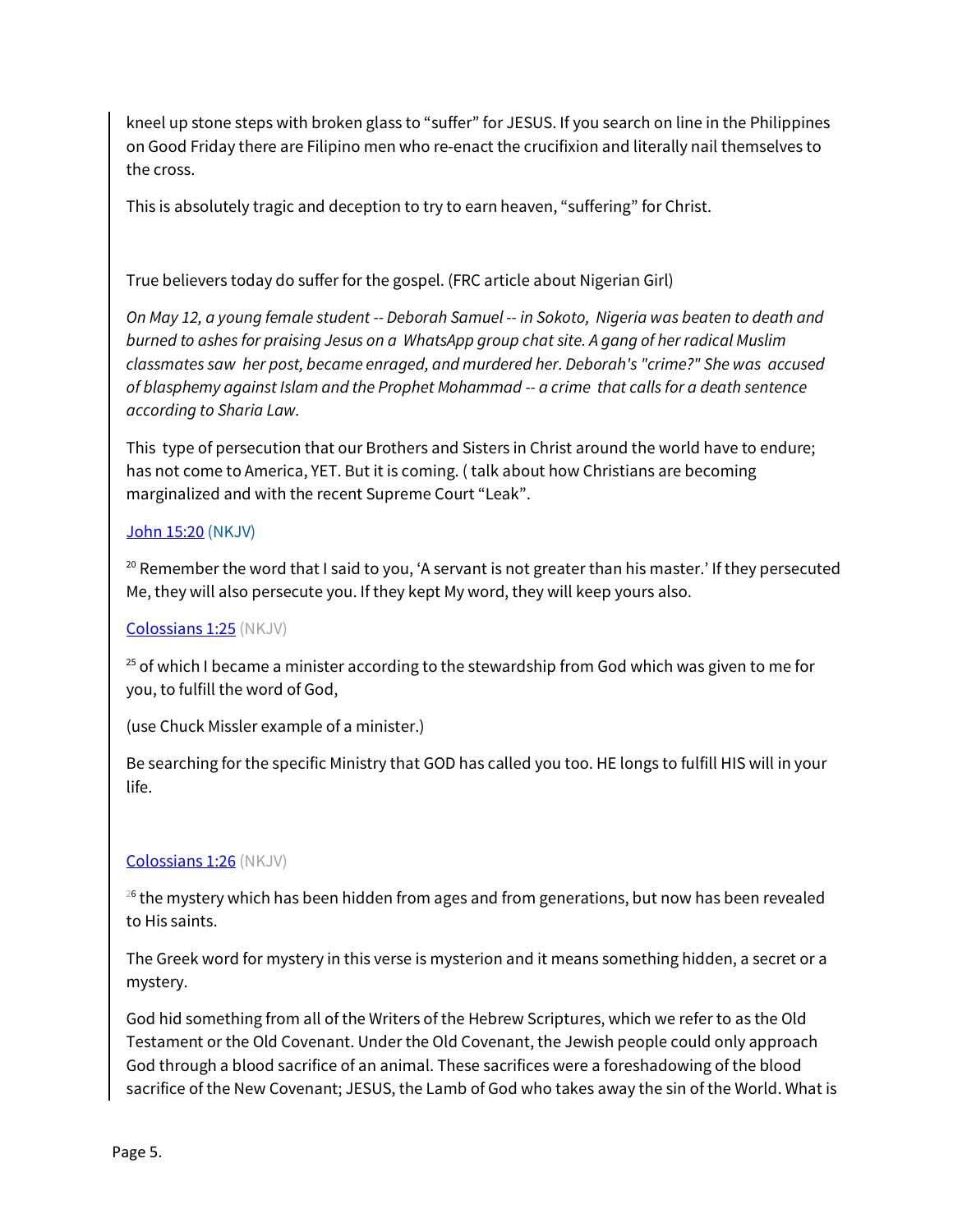the mystery that GOD hid from the Old Testament writers, The Church. The Greek word used in the New Testament for Church is Ekklesia and means called out ones.

The Church is a separate and distinct entity from Israel. The Church has not replaced Israel. Sadly there are some in the Church who teach a doctrine known as Replacement Theology; which teaches that because Israel rejected her Messiah, (JESUS;) that God is done with them and the Church has replaced the Nation of Israel. The opposite side of Replacement Theology is Dispensationalism which believes that GOD is not finished with Israel and still has a plan for Israel.

God deals separately with the Church and with Israel. They are two distinct entities.

God's plan for Israel is found in the Book of Daniel. Please turn to Daniel Chapter 9.

We will look at part of these verses.

# Daniel 9:24-27 (NKJV)

 $24$  "Seventy weeks are determined For your people and for your holy city,  $25$  "Know therefore and understand, *That* from the going forth of the command To restore and build Jerusalem Until Messiah the Prince, *There shall be* seven weeks and sixty-two weeks; 26 "And after the sixty-two weeks Messiah shall be cut off, but not for Himself; And the people of the prince who is to come Shall destroy the city and the sanctuary. The end of it *shall be* with a flood, And till the end of the war desolations are determined. <sup>27</sup> Then he shall confirm a covenant with many for one week; But in the middle of the week He shall bring an end to sacrifice and offering.

Of Daniel's 70 weeks prophecy 69 of these weeks of years have already been accomplished, in JESUS's First coming. The relationship between Israel and the Church can be viewed like a Chess Clock (explain)

The Church Age is located in the gap between Daniel's 69th and 70th week.

When the Church Age ends then Daniel's 70th week will happen which will be the 7 year Tribulation period, where GOD will be dealing with Israel again to bring the Jewish people to JESUS.

## Colossians 1:26-27 (NKJV)

 $26$  the mystery which has been hidden from ages and from generations, but now has been revealed to His saints. <sup>27</sup> To them God willed to make known what are the riches of the glory of this mystery among the Gentiles: which is Christ in you, the hope of glory.

In verse 27 To them refers back to HIS saints in verse 26. The word saints means Holy in the Greek.

The Riches of HIS Glory refers to the work of salvation and sanctification that HE is working in the life of those who have received JESUS as LORD and Savior.

Christ in you refers to the down payment of the HOLY SPIRIT given to a person when they receive JESUS as their LORD and Savior. It does not mean that we are little Chirsts or little GODS.